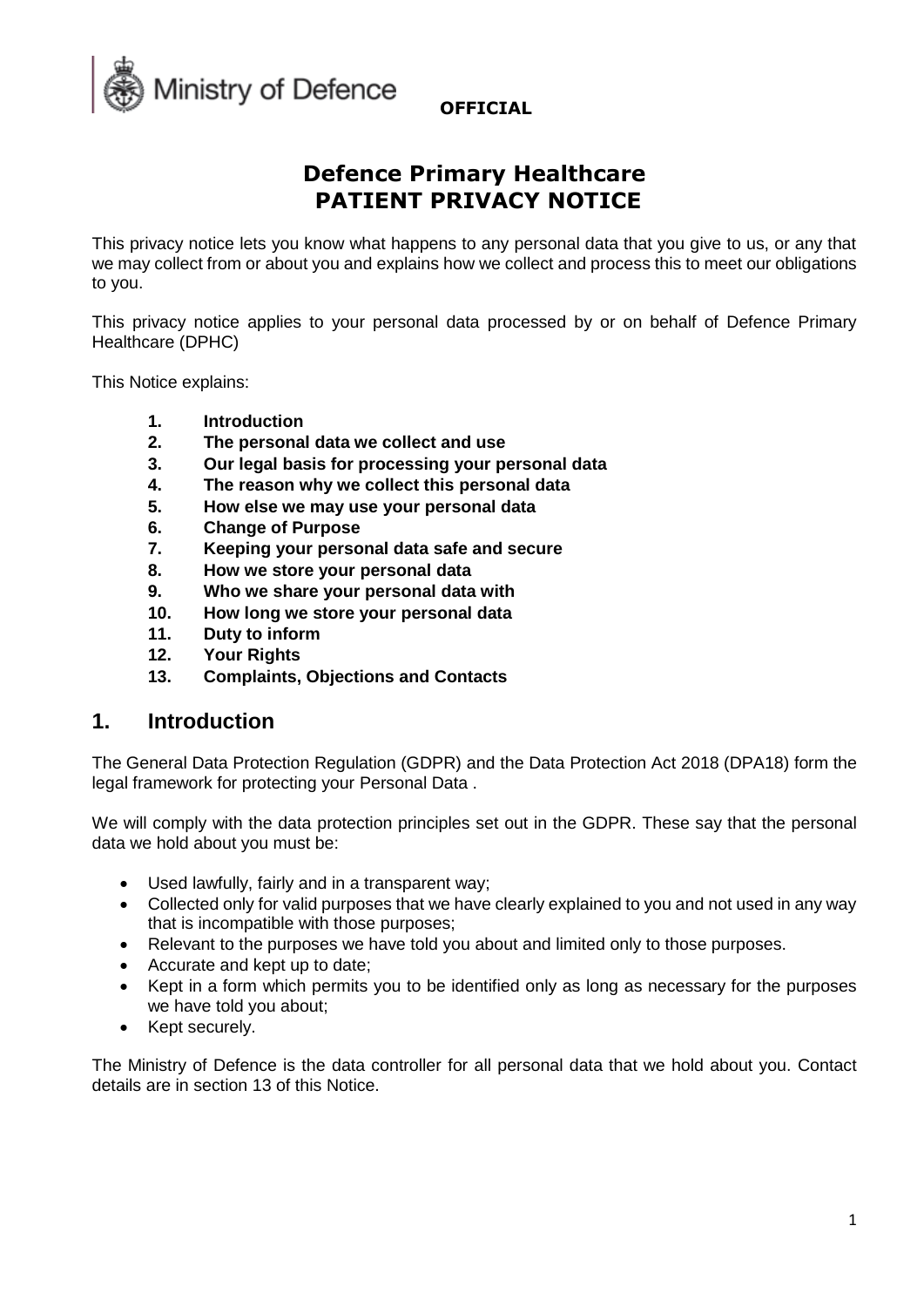

In DPHC, we are committed to protecting your privacy and will only use personal data collected lawfully in accordance with:

| Data Protection Act 2018                  | <b>Caldicott Principles</b>                              |
|-------------------------------------------|----------------------------------------------------------|
| <b>General Data Protection Regulation</b> | Common Law Duty of Confidentiality                       |
| Access to Health Records Act 1990         | <b>MOD Joint Service Publications (JSPs)</b>             |
| Health and Social Care Act 2015           | NHS Codes of Confidentiality                             |
| Human Rights Act 1998                     | Information Sharing Principle - To Share or Not to Share |
|                                           | Review                                                   |

## **2. The personal data we collect and use**

When you register with a DPHC facility we must collect basic '**personal data'** about you. This includes your name, address, contact details such as email and mobile phone number. We will also ask you for health information which is known as **'Special catergory data'**. We are required to do this to ensure your healthcare information is linked between other healthcare providers that may be required to help in the delivery of your care.

We will also collect the following types of information from you or about you from a third party, for example a hospital or healthcare professional organisations:

- Details about you such as your address, legal representative, emergency contact details;
- Any contact the healthcare organisation has had with you, such as appointments, clinic visits, emergency appointments, etc.;
- Notes and reports about your health;
- Details about your treatment and care;
- Results of investigations such as laboratory tests, x-rays etc.;
- Relevant data from other health professionals, relatives or those who care for you.

### **3. Our legal basis for processing your personal data**

The legal basis under which we process your personal data (including special category data) is as follows:

- Article  $6(1)(e)$  processing is necessary for the performance of a task carried out in the public interest or in the exercise of official authority vested in the MOD;
- Article  $6(1)(c)$  processing is necessary for compliance with a legal obligation;
- Articles  $6(1)(d)$  and  $9(2)(c)$  processing is necessary in order to protect the vital interests of the data subject or of another natural person where the data subject is physically or legally incapable of giving consent;
- Article  $9(2)(h)$  processing is necessary for the purposes of preventative or occupational medicine, for the assessment of the working capacity of the employee, medical diagnosis, the provision of health or social care or treatment or the management of health or social care systems and services;
- Article  $9(2)(i)$  processing is necessary for reasons of public interest in the area of public health;
- Article 9(2)(j) processing is necessary for archiving purposes in the public interest, scientific or historical research purposes or statistical purposes.

The Ministry of Defence may also process personal data for the purpose of, or in connection with, legal proceedings (including prospective legal proceedings), for the purpose of obtaining legal advice, or for the purpose of establishing, exercising or defending legal rights. Where we process personal data for these purposes, the legal basis for doing so is: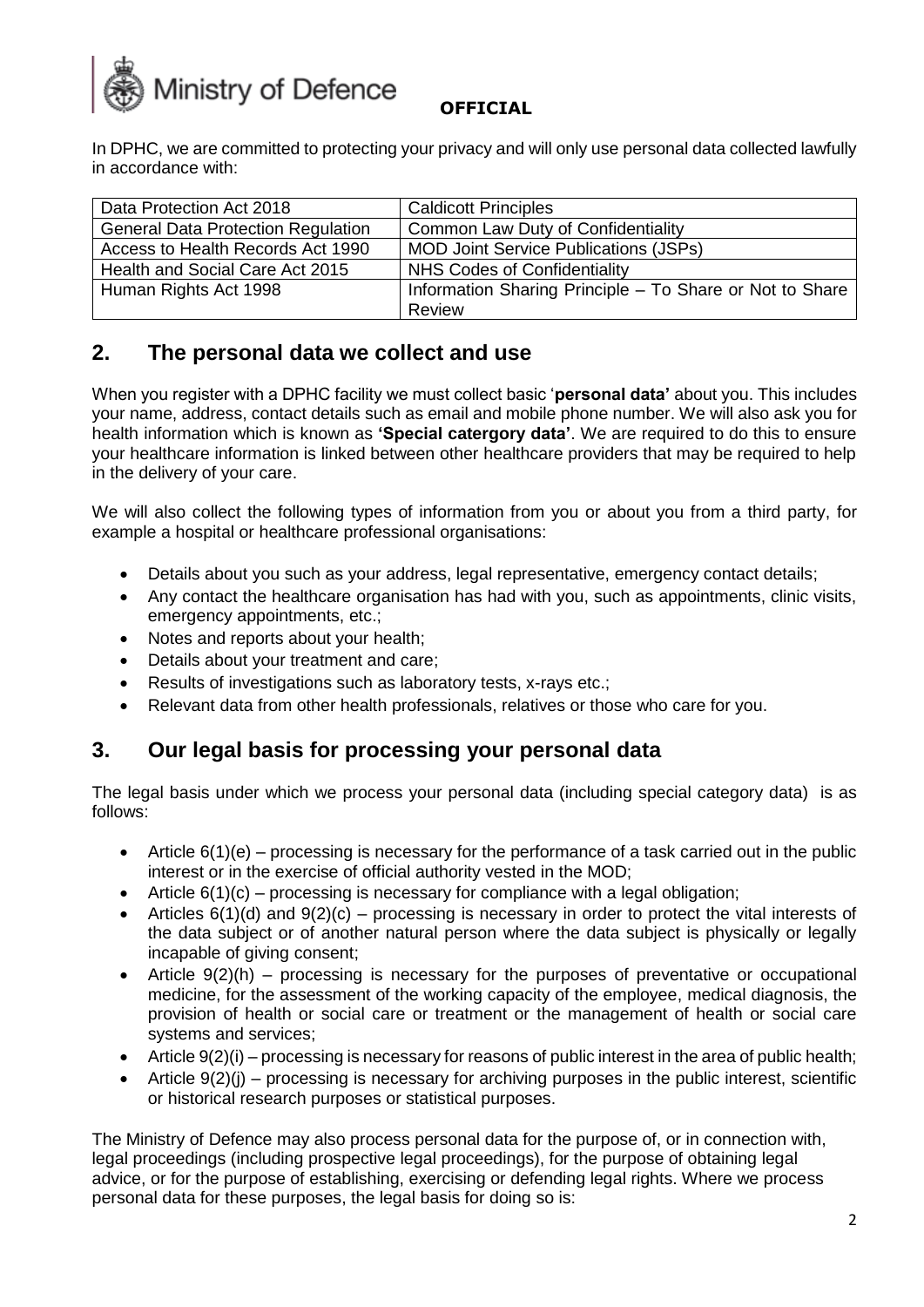**Ministry of Defence OFFICIAL** 

- Article  $6(1)(e)$  processing is necessary for the performance of a task carried out in the public interest or in the exercise of official authority vested in the MOD; or
- Article  $6(1)(c)$  processing is necessary for compliance with a legal obligation to which the MOD is subject; or
- Article 6(1)(f) processing is necessary for the purposes of legitimate interests pursued by the MOD.

Where we process special categories of personal data for these purposes, the legal basis for doing so is:

- Article  $9(2)(f)$  processing is necessary for the establishment, exercise or defence of legal claims; or
- Article  $9(2)(q)$  processing is necessary for reasons of substantial public interest.

## **4. The reason why we collect this personal data**

The Doctors, Nurses, Dentists and other Healthcare Professionals responsible for your care keep records about your health and any treatment and care you receive from DPHC. Your data are used to:

- Provide information to make health decisions made by care professionals with and for you;
- Make sure your care is safe and effective;
- Work with others providing you with care.

### **5. How else we may use your personal data**

The personal data we collect about you may also be provided to other approved organisations, where there is a legal basis, to help with improving the care provided, research into new treatments and preventing illness. These help to provide better health and care for you, your family and future generations. Personal data about your health and care is only used in this way where allowed by law and would never be used for insurance or marketing purposes without your explicit consent.

You have a choice about whether you want your personal data to be used in this way, visit [www.nhs.uk/my-data-choice.](http://www.nhs.uk/my-data-choice) If you do choose to opt out you can still consent to your personal data being used for specific purposes.

Where research identifies you as an individual we are required to meet our obligations under the common law rules on confidentiality and MOD will always ask for your consent to use your personal data before we do this. This will be explained to you prior to any research taking place.

Person identifiable data will only be used in research that has been independently reviewed and approved by an ethics committee.

In addition to the above we may also share your personal data with approved organisations to meet our obligations with the law. These may include:

- Looking after the health of the general public;
- Investigating concerns, complaints, claims or legal matters;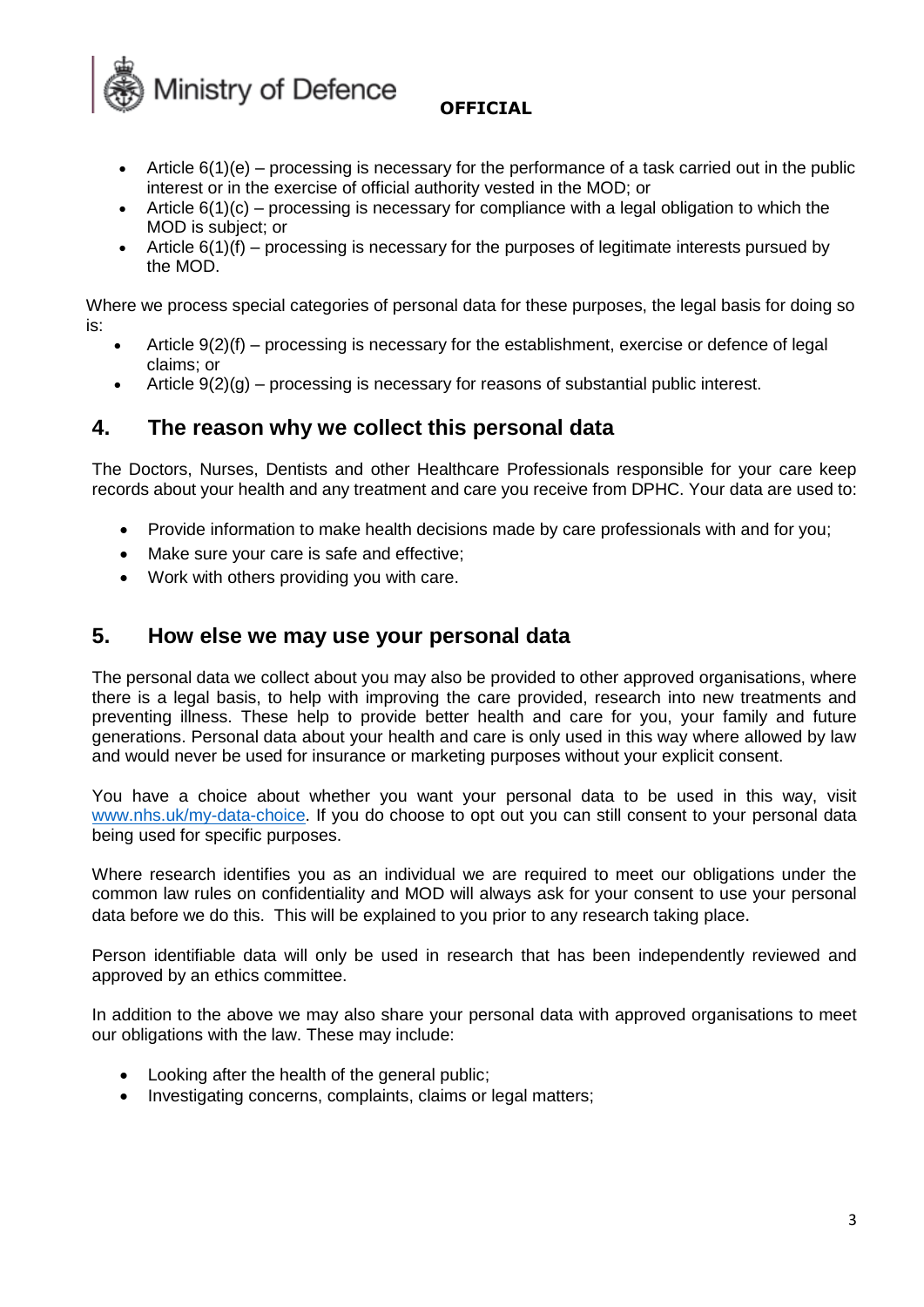

In some circumstances, we will anonymise your personal information so that it can no longer be associated with you, in which case we will use such personal data without further notice to you. Such instances may include:

- Preparing statistics on DPHC performance and activity
- Training and educating staff
- Audit and Statistics

## **6. Change of purpose**

We will only use your personal data for the purposes for which we collected it, unless we consider that we need to use it for another reason and that reason is compatible with the original purpose. If we need to use your personal data for an unrelated or new purpose, we will notify you and we will explain the legal basis which allows us to do so.

### **7. Keeping your personal data safe and secure**

Every member of staff who works for DPHC has a legal obligation to keep your personal data confidential. We maintain our duty of confidentiality by conducting annual training and awareness and ensuring access to personal data is limited to the appropriate staff. Personal data is only shared with organisations and individuals that have a legitimate and legal basis for access.

Our policy is to respect the privacy of our patients, their families and our staff and to maintain compliance with the common law duty of confidentiality, the GDPR, DPA18 and all UK-specific Data Protection Requirements.

We will only ever use or pass on your personal data if others involved in your care have a genuine need for it. Under the common law of confidentiality we will not disclose your personal data to any third party without your permission unless there are exceptional circumstances (e.g where disclosure is necessary for the safety of someone ), or where the law otherwise requires personal data to be passed on.

Our policy is to ensure all personal data related to our patients will be protected. All employees and sub-contractors who work with this practice are required to sign a confidentiality agreement.

The MOD has appointed Caldicott Guardians and Data Protection Advisors who are responsible for ensuring that the overall management of patient information and patient confidentiality is maintained.

### **8. How we store your personal data**

Your personal data will be stored in secure government accredited Information Technology (IT) systems. We have put in place appropriate security measures to prevent your personal information from being accidentally lost, processed in an unauthorised way, altered or disclosed. Further information can be obtained from the SG Data Protection Advisor.

In some cases, we will process paper records and these will be managed and stored in accordance with our policies. Where possible, the physical information that is sent to your practice is transferred to the electronic patient record system.

All our third-party service providers are required to take appropriate security measures to protect your personal data in line with our policies. We do not allow our third-party service providers to use your personal data for their own purposes. We only permit them to process your personal data for specified purposes and in accordance with our instructions.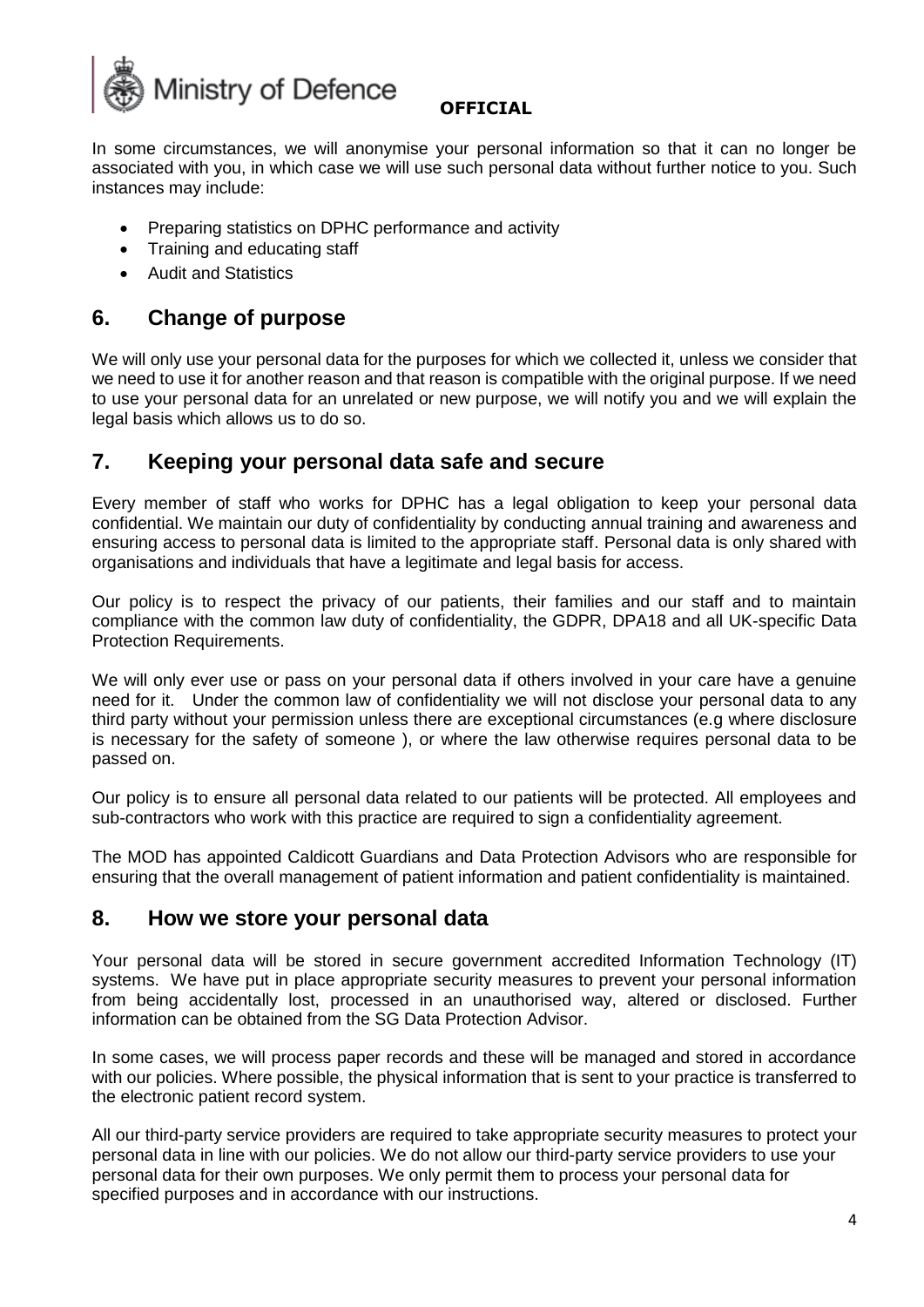

We have put in place procedures to deal with any suspected data security breach and will notify you and the Information Commissioner's Office (ICO) of a suspected breach where we are legally required to do so.

## **9. Who we share your personal data with**

Your personal data will only be shared if it is for the safe and effective provision of your care or required for our statutory function and legal obligations.

We may share your personal data with the following organisations:

- NHS Hospitals,Trusts/Foundation Trusts;
- Relevant GP Practices;
- Community services such as district nurses, rehabilitation services, telehealth and out of hospital services;
- Child health services that undertake routine treatment or health screening;
- Urgent care organisations, minor injury units or out of hours services;
- **Mental Health Trusts:**
- Independent Contractors such as dentists, opticians, pharmacists;
- Private Sector Providers;
- Clinical Care Auditors;
- Clinical Commissioning Groups;
- Special Services and Law Enforcement Agencies;
- Those to whom you have asked us to provide your personal data;
- Other 'data processors' which you will be informed of;

We will, if necessary, transfer the personal data we collect about you to other departments outside the EU in order to perform our obligations or duties under the law.

### **10. How long we store your personal data**

We will only retain your personal data for as long as necessary to fulfil the purposes we collected it for, including for the purposes of satisfying any legal, accounting, or reporting requirements. This is undertaken in accordance with our records management policy and procedures. After the retention period has elapsed, all personal data will be destroyed securely in line with MOD data destruction policy. To determine the appropriate retention period for personal data, we consider the amount, nature, and sensitivity of the personal data, the potential risk of harm from unauthorised use or disclosure of your personal data, the purposes for which we process your personal data and whether we can achieve those purposes through other means, and the applicable legal requirements.

## **11. Duty to inform**

It is important that you tell the person treating you if any of your details have changed, such as your name or address, or if any of your details are incorrect, such as date of birth. Once informed we have an obligation to ensure your healthcare record is updated.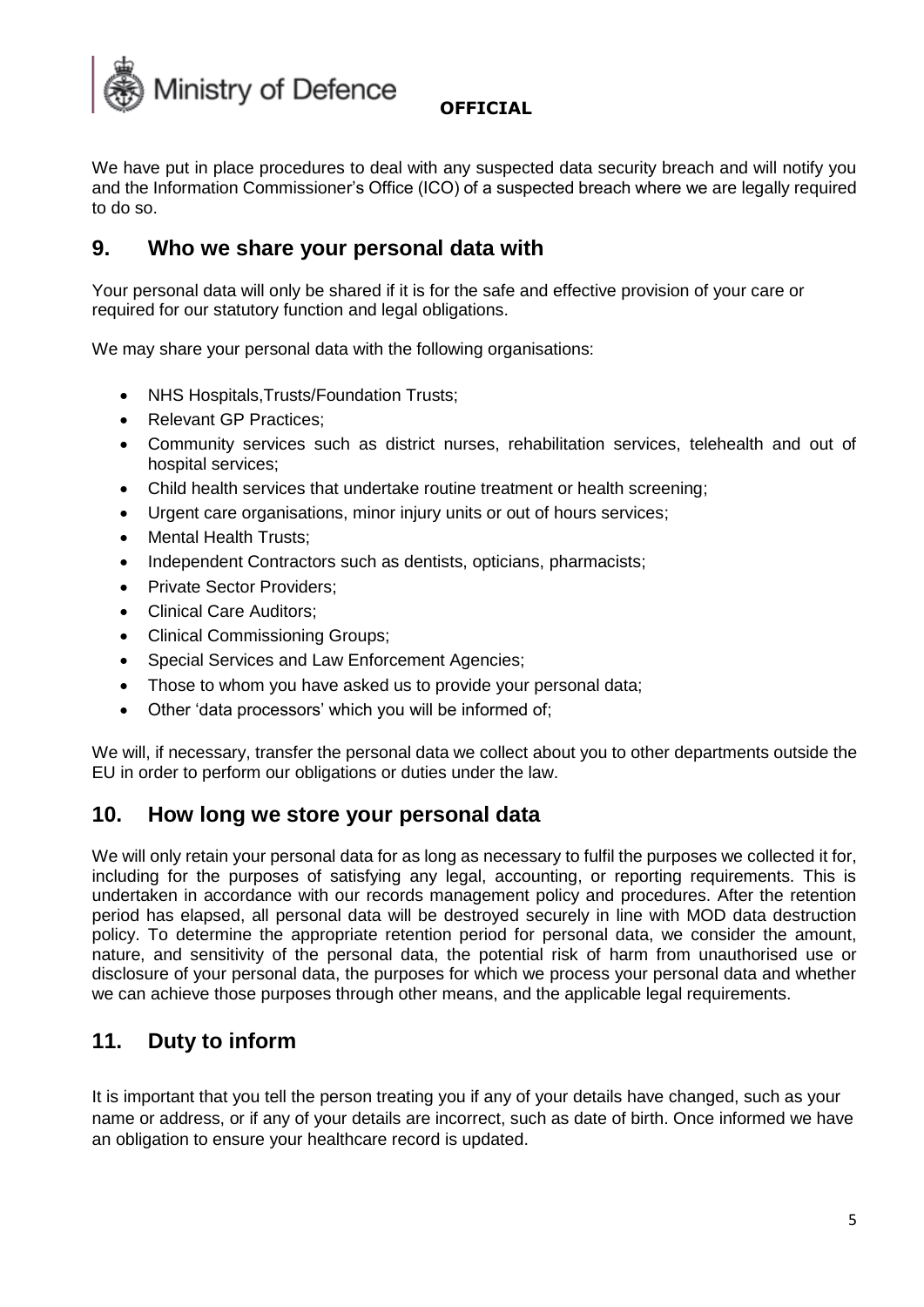

# **12. Your rights**

Under certain circumstances, by law, you have the right to:

• **Request access** to your personal data (commonly known as a "data subject access request" (SAR)). This enables you to receive a copy of the personal data we hold about you and to check that we are lawfully processing it.

If you want to find out if MOD or any of our agencies hold any personal data about you, or want to make any corrections, you can make a 'subject access request' (SAR) under the GDPR. If we do hold personal data about you, we will:

- give you a description of it;
- tell you why we are holding it;
- tell you to whom it has or will be disclosed to; particularly if it has been disclosed to international organisations;
- let you have a copy of the personal data in a form that is as clear and understandable as possible.

Please be as specific as you can about the personal data you want.

You should be aware that some details in your health records may not be able to be given to you. This will be in the interests of your wellbeing or to protect the identity of a third party.

There are also a small number of cases where we do not have to give you the personal data you have asked for. For example, if we are using data for the purposes of investigating, preventing or detecting crime, or apprehending or prosecuting offenders where to do so would be likely to prejudice those purposes. In cases where it is known the police are investigating, or prosecuting offences, we will ask for their view on whether providing you with the personal data would prejudice their activities.

- **Request correction** of the personal data that we hold about you. This enables you to have any incomplete or inaccurate data we hold about you corrected.
- **Request erasure** of your personal data. This enables you to ask us to delete or remove personal data where there is no good reason for us continuing to process it. You also have the right to ask us to delete or remove your personal data where you have exercised your right to object to processing.
- **Object to processing** of your personal data where we are relying on a legitimate interest (or those of a third party) and there is something about your situation which makes you want to object to processing on this ground.
- **Request the restriction of processing** of your personal data. This enables you to ask us to suspend the processing of personal data about you, for example if you want us to establish its accuracy or the reason for processing it.
- **Request the transfer of your personal data** allows you to obtain and reuse your personal data for your own purposes across different services.

There are some exceptions to the rights referred to above. Details of such restrictions will be provided to you if relevant.